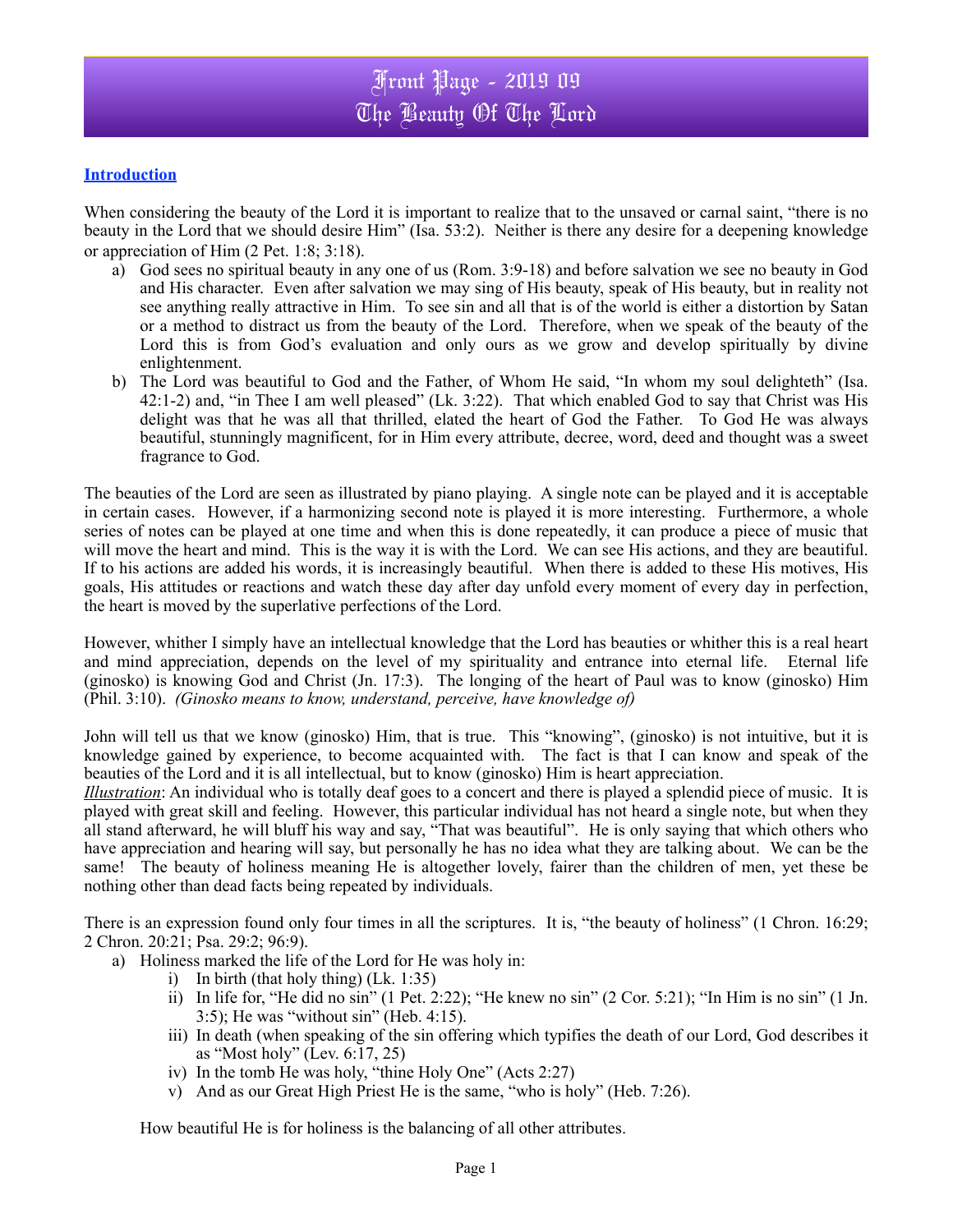## Front Page - 2019 09 The Beauty Of The Lord

When the Holy Spirit reveals to the individual a little of the glories of the Lord, we stand amazed at His exclusive perfections in:

- a) His suitability to reveal the Father (Jn. 14:9)
- b) The fulness of His resources to accomplish salvation (Heb. 5:9)
- c) His sovereign right and power to be the Governor among the nations (Psa. 22:28)
- d) His superlative power for overcoming every opposing force (Heb. 2:14)
- e) None of His honors and titles are the bestowments of any human legislative body, none of His powers are enabling of governmental authorities. His dominion is not exercised under a house of representatives or military dictatorship, and finally, they are not from earth and therefore are eternal.

Glorious it is to know that we are accepted in the Beloved (Eph. 1:4), that is, despite my sin and ignominy, self will and distortedness, ugliness and shame, I am seen in He who is the delight of the heart of God.

## **Some of The Beauties of The Lord**

The Lord was beautiful in:

- a) His love of the Father. Before leaving the upper room the Lord said, "That the world may know that I love the Father" (Jn. 14:31). Precious is the truth that at Calvary was the Son saying, "This is the manifestation of my love for the Father".
- b) His love for His own (Jn. 13:1). The stupendousness of this truth is that as the Father loved the Son, so has He loved us (Jn. 15:9), (loved in both cases is the same Greek word). Who could measure the depth and fulness the love of the Father has for His well beloved? That is the depth and fulness of love He has for us (Jn. 15:9).
- c) The tenderness with which He spoke to Judas. I ask myself, "How would I speak to a professed disciple who had betrayed me and sold me to those who hate me?" The naturalness in me would be to spit at him and want him to get out of my sight, despising the individual. The Lord was ever so compassionate and gracious so that when he spoke to Judas giving him the sop, there was not a tint of spitefulness but rather it was as if he told him to "go and give something to the poor" (Jn. 13:29). Then in that dark hour when Judas came with the multitude, the Lord called him "Friend" (Matt. 26:50). The word indicates, "my good friend". How beautifully the Lord spoke to him.
- d) Other beauties which one could meditate on are:
	- i) Truth "The truth shall make you free" (Jn. 8:32)
	- ii) Humility "As one  $\dots$  serveth" (Jn. 13:4-5)
	- iii) Power "What manner of man is this" (Matt. 8:27)
	- iv) Meekness "Grow up . . . as a tender plant" (Isa. 53:2)
	- v) Authority "Teaching, with power" (Matt. 7:29)
	- vi) Gentleness "He touched" (Matt. 8:15; Lk. 22:51)
	- vii) Sensitiveness When He spoke to Mary (Jn. 20:16)
	- viii) Sorrows "Acquainted with grief" (Isa. 53:3)
	- $ix)$  Joys He rejoiced in spirit Joy (Lk. 10:21)
	- x) Words "Never man spake like this man" (Jn. 7:46)
	- xi) Silence Before Pilate and Herod (Matt. 27:14; Lk. 23:9)
	- xii) Compassion "When He saw the multitudes, he was moved with compassion" (Matt. 9:36)
	- xiii) Prayers How reverently the Lord speaks to God the Father (Jn. 17:1, 11, 25)
	- xiv) Actions "Grace of God was upon Him" (Lk. 2:40)
	- $xy$  Tears "Jesus wept" (Jn. 11:35)
	- xvi) Disfigurements They are the manifestations of His love (Jn. 20:20, 27)
	- xvii) Fortitude "Endured the cross" (Heb. 12:2)
	- xviii) Actions (Jn. 8:29)